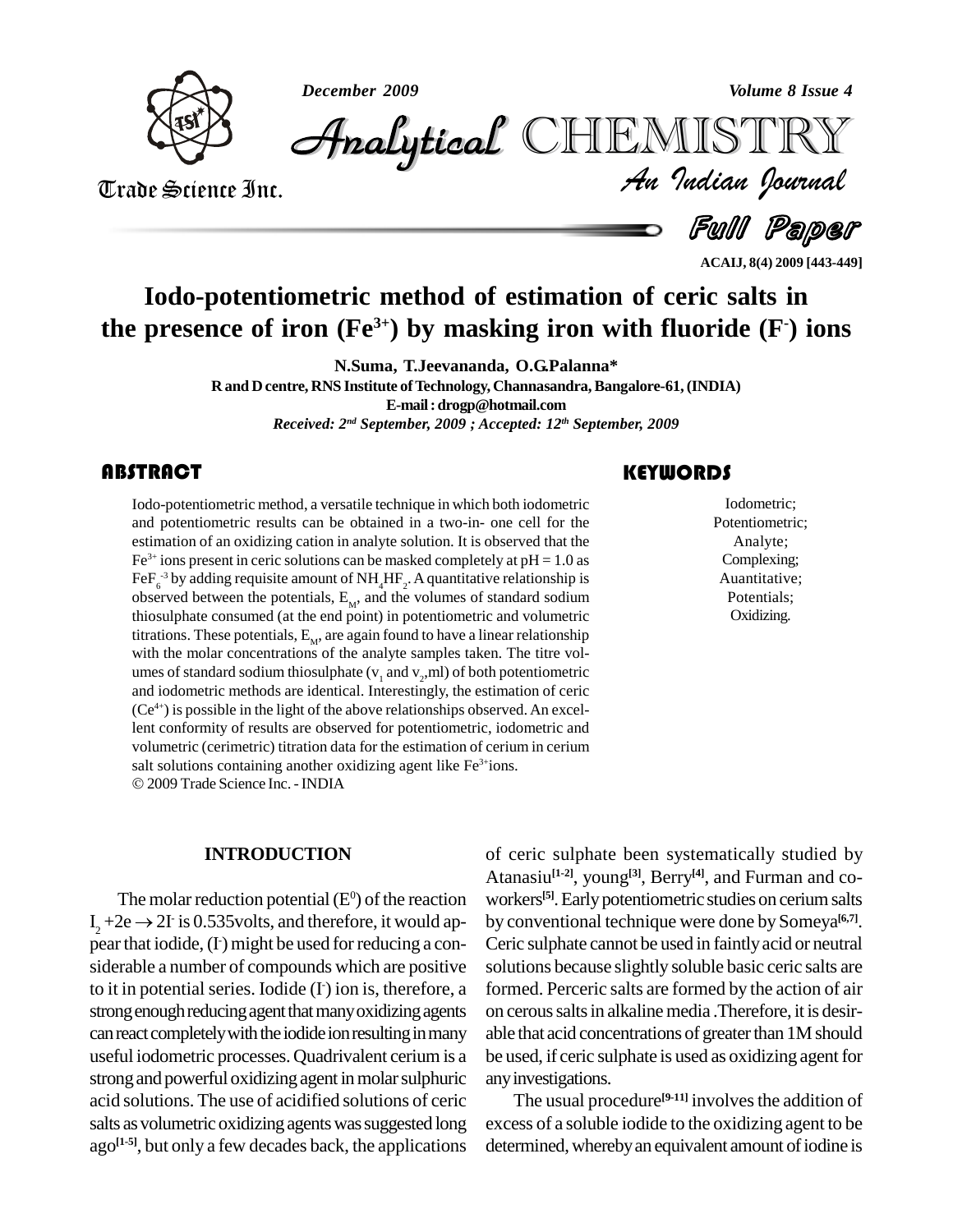set free; this is then titrated with a standard sodium process, using thiosulphate.The iodine <sup>ñ</sup>thiosulphate reaction isquite fast and the equilibrium is far to the product side. This reaction may be represented as<br> $\mathbf{I} + 2\mathbf{S} \mathbf{O}^2 \rightarrow 2\mathbf{I} + 2\mathbf{S} \mathbf{O}^2 \cdot \mathbf{F}^0 = 0.09\mathbf{V}$ 

$$
I_2 + 2S_2O_3^2 \to 2I + 2S_4O_6^2; E^0 = 0.09V
$$
 (1)

The feasibility of analyte redox reaction in potentiometry is dependent on the standard reduction potentials values of Ce<sup>4+</sup> (E<sup>0</sup>=1.44V), Fe<sup>3+</sup> (E<sup>0</sup>=0.77V) and the I (0.535V). The following reduction reactions twee can take place in highly acidic solution ( $pH=1.0$ ) in the presence of I ions, **Ce 4+ <sup>+</sup> <sup>e</sup> Ce 3+; E <sup>0</sup>= 1.440V (2) 3+ <sup>+</sup> <sup>e</sup> Fe**

$$
Fe^{3+} + e \rightarrow Fe^{2+}; E^0 = 0.771V
$$
 (3)

And simultaneously, iodide gets oxidized to free iodine quired  $(I_2)$ .<br>  $I_2 + 2e \rightarrow 2I$ ;  $E^0 = 0.535V$  (4) tion (4)  $(I_2)$ .

$$
I_2 + 2e \rightarrow 2I^2; E^0 = 0.535V \tag{4}
$$

And, the possible redox reactions that can occur are as  $\frac{1}{4}$ **--**<br>**pos**<br>- -

 $2Ce^{4+} + 2I \rightarrow 2Ce^{3+} + I_2;$  $\mathbf{E}^{\mathbf{0}}_{\text{cell}} = [1.44 \cdot 0.536] = 0.905 \text{ V}$  (5)  $2Fe^{3+} + 2I \rightarrow 2Fe^{2+} + I_2;$ r →<br>14 -(<br>- →  $\mathbf{E}^{\text{o}}_{\text{cell}} = [0.77 \text{ } -0.536] = 0.235 \text{ V}$  (6)

By virtue of the difference of reduction potential values of reaction, the reaction between the analyte containing both  $Fe^{3+}$  and  $Ce^{4+}$  and the iodide ions occurs spontaneouslyto the right; and therefore, the redox reaction is feasible, rapid and quantitative in acid medium.

Potentiometry is one of the most frequently used analytic technique for chemical analysis because of its flexibility and versatility. It is, therefore, evident that the above redox reaction can be conveniently considered for the estimation of cerium and iron by potentiometric method. When requisite amount of KI solution is added to a solution containing  $Ce^{4+}$  and  $Fe^{3+}$  ions, both oxidize iodide (F) ions and thus,  $I_2$  is liberated. The basic principle of the above redox reaction between  $\text{Ce}^{4+}$  and I centure ions can be used to determine quantitatively the amount of cerium in the presence of  $Fe^{3+}$  in acidic (pH=1.0) solution, if, Fe<sup>3+</sup>ions are masked completely as complex ions,  $\text{FeF}_6^{-3}$ .

potentiometric, a two- in- one method ;wherein, the  $\frac{2}{3}$ potentionictic, a two- in- one inctition, wherein, the<br>
analyte potential  $(E_M)$  is noted when all the I<sub>2</sub> is set free<br>
after the redox reaction. The liberated Iodine is, then,<br>
titrated against standard sodium thiosulpha In the present investigation, we have used iodo after the redox reaction. The liberated Iodine is, then, titrated against standard sodium thiosulphate solution observing the changes of potentials during the titration

 CHEMISTRY 

process, using fresh starch as an indicator.The process of measurement of potentials are repeated for different concentrations of analyte solutions at  $pH = 1.0$ .

The redox reaction taking place between iodine and thiosulphate is the basis principle of all iodometric processes. **I 2 CESSES D 2I 2 E 2C 2I 2C 2C 2C 2C 2C 2C 2C 2C 2C 2C 2C 2C 2C 2C 2C 2C 2C 2C 2C 2C 2C 2C 2C 2C 2** 

The amount of iodine liberated in the reaction between iodide(I) and an oxidizing agent (equation 5) is a measure of the quantity of oxidizing agent (Ce<sup>4+</sup>) present in the analyte solution[If Fe<sup>3+</sup> ions are masked] .<br>  $2Ce^{4+} + 2I \rightarrow 2Ce^{3+} + I$ 

#### $2Ce^{4+} + 2I \rightarrow 2Ce^{3+} + I_2;$

The amount of standard sodium thiosulphate required to titrate the liberated iodine is then equivalent to the amount of oxidizing agent  $(Ce^{4+})$  as shown in equation (6). If the redox reaction between  $Ce^{4+}$  and I is stoichiometrically feasible and fast in acid medium, then, the measured potentials  $(E_M)$  for equation (5) may change linearlywith different molar concentrations of  $Ce^{4+}$  solutions at pH =1.0; and again, it may be expected that, potentials  $(E_{\overline{M}})$  to change linearly with volume of standard sodium thiosulphate ( $V_1$  and  $V_2$ ml) obtained frompotentiometric and iodometric titrations for different molar concentrations cerium.

#### **EXPERIMENTAL**

#### **Preparation of different ceric ammoniumsulphate solutions**

Ceric ammonium sulphate [ Fischer scientific, Qualigen fine chemicals, assay: 95%, Mol Weight:632.56] is taken for iodo-potentiometric investigations for different molar concentrations cerium.

- centrations ceric ammoniumsulphate salt[TABLE 1] In the present investigation, the following molar conare prepared forthe quantitative estimation of cerium

**TABLE1 :Weight ofsample (C.A. S)**

| S.No           | Weight of the ceric ammonium sulphate<br>(C.A.S) |
|----------------|--------------------------------------------------|
|                | 15.810                                           |
| 2              | 12.566                                           |
| 3              | 9.406                                            |
| 4              | 6.305                                            |
| $\overline{5}$ | 3.141                                            |
| 6              | 1.660                                            |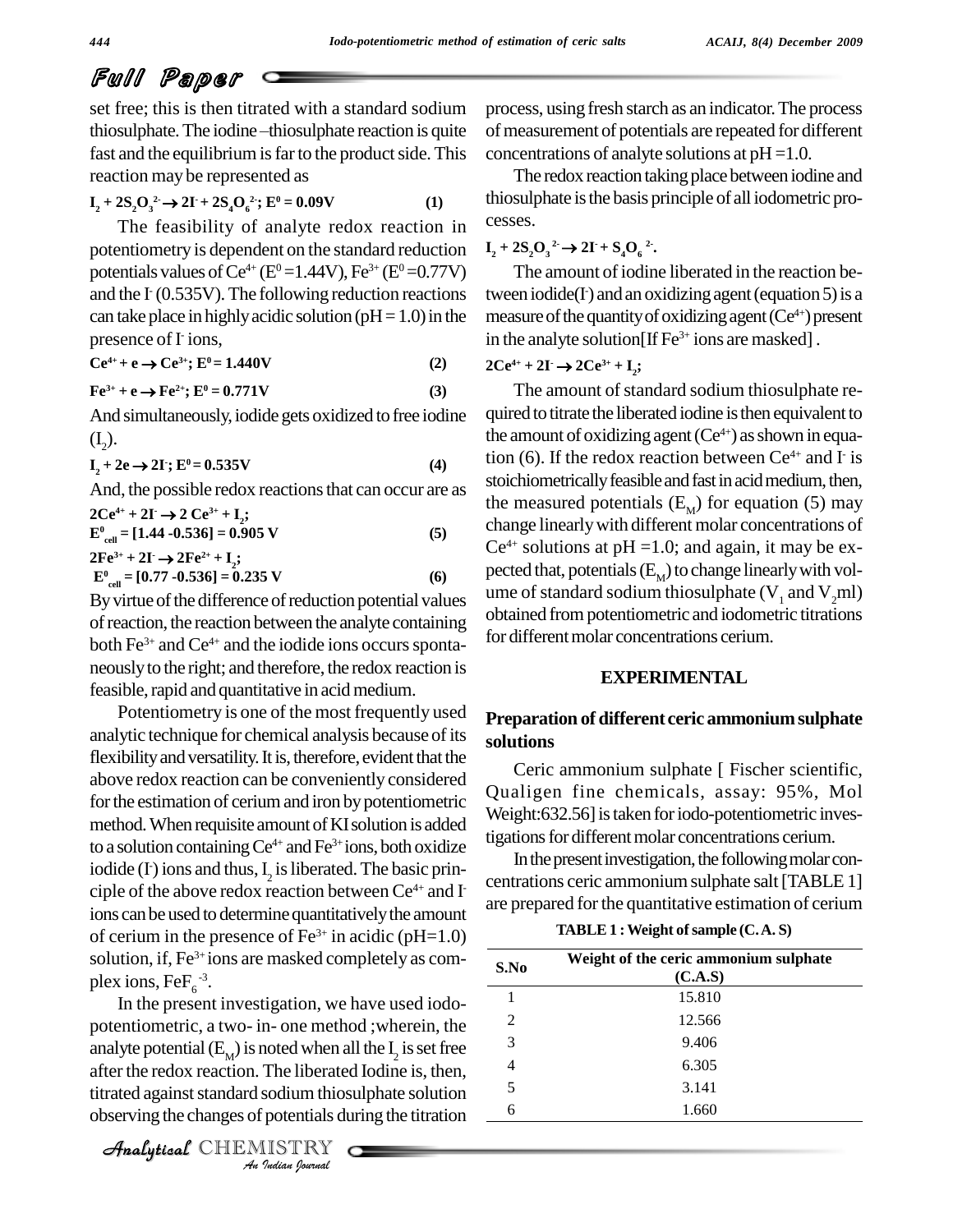and its percentage in each sample solution.

Requisite quantities of ceric ammonium sulphate crystals areweighed accuratelyand transferred into different 250ml standard flasks. The samples are dissolved in 1:1 conc  $H_2SO_4$  and the clear solution is made up to  $Hg/Hg_2Cl_2/KCl(Satd)$ <br>250ml mark with dil H SO (reference electrode) 250ml mark with dil  $\rm H_2SO_4$ .

### **Preparation of 0.1N FeCl<sup>3</sup> solution**

About 16.22g of FeCl<sub>3</sub> is dissolved in 1:1 HCl,  $\frac{1}{2}$ <sup>e</sup> shaken thoroughly for homo-geneity and made up to 1000ml. The strength of the solution is about 0.1M.

### **Preparation of standard sodium thiosulphate solution**

About 57.825g of Na<sub>2</sub>S<sub>2</sub>O<sub>3</sub> crystals weighed and transferred to 1litre standard flask and dissolved with distilled water and made up to the mark, shaken thoroughly and used for titration. The molarity of the  $Na<sub>2</sub>S<sub>2</sub>O<sub>3</sub>$  solution used for the investigation is 0.2457.

#### **For cerimetric titration: Preparation of standard ferrous ammoniumsulphate**

9.8850g of analar ferrous ammonium sulphate<br>Solvewatels are transformed to  $250m$  standard floats (FAS) crystals are transferred to 250ml standard flask. 10-15 ml of dilute sulphuric acid is introduced into it to electrode keep acidic to avoid hydrolysis of the sample. The solution is made up to 250 ml and shaken for uniform concentration. The molarity of the prepared sample is 0.1012.

#### **Electrochemical cell set up iodo-potentiometric studies**

Potentiometry is an important tool used for quantitative analysis in analytical chemistry. In redox potentiometry, potential of an indicator electrode in equilibrium with redox ions to be determined is measured. Such redox titrations involve the transfer of electrons from the substance being oxidized to the substance being reduced.

#### **Oxidized form <sup>+</sup> <sup>n</sup> electrons reduced form**

For such reactions, the potential  $(E)$  acquired by the indicator electrode at 25<sup>o</sup>C is given by<br> $E = E^0 + \frac{0.0591}{\log_{10}} \log_{10} \frac{[Ox]}{]}$ 

$$
E = E^{0} + \frac{0.0591}{n} \log_{10} \frac{[Ox]}{[Red]}
$$

The potential is controlled by the ratio of these concentration terms.It is possible to titrate two substances by the same titrant provided the standard potentials of the substances being titrated, and their oxidation orre duction products, differ by about 0.2volts.

The electrochemical set up desired for the investigation is

Hg/Hg<sub>2</sub>Cl<sub>2</sub>/KCl(Satd)//Redoxanalyte solution/Pt (Indicator electrode)

The emf of the cell.

$$
\mathbf{E}_{\text{cell}} = [\mathbf{E}_{\text{Indi}} - \mathbf{E}_{\text{ref}}]
$$

$$
= \mathbf{E}_{\text{Indi}} - 0.2422
$$

Therefore, 
$$
E_{\text{Indi}} = E_{\text{cell}} + 0.2422
$$

Where,  $E_{ref}$  is a saturated calomel electrode of constant potential, 0.2422volts.

#### **Procedures**

#### **Iodo- Potentiometric titration**

The potentiometric titration is carried out in a cell asshown in the Figure 1.



**Figure 1 : A two in one cell set up for iodo- potentiometric titrations.**

(i) 25 ml of ceric ammonium sulphate solution is pipette out into the glass cell.

solution in the cell is straw yellow, 1 ml of freshly prepared starch is added. The color changes to blue due to<br>
starch iodine complex. 2 ml of NH<sub>4</sub>CNS is also added to<br>
release the iodine that is bound to the starch—iodine com-<br>
plex. At this stage, standard sodium thiosulpha pared starch is added. The color changes to blue due to Requisite quantity of 1:1 sulphuric acid is added to maintain  $pH = 1.0$ . 6ml of 10% KI solution is added. After  $\mathrm{I}_2$  is liberated in a cell, the equilibrium potential  $(\mathrm{E}_{_\mathrm{M}})$  of the solution is noted. Potential variations are noted for each addition (an increment of  $(0.2 \text{ ml})$  of standard sodium thiosulphate. A magnetic stirrer is used continuously to swirl the solution during titration. When the color of the starch iodine complex. 2 ml of NH<sub>4</sub>CNS is also added to plex. At this stage, standard sodium thiosulphate is added

**Analytical** CHEMISTRY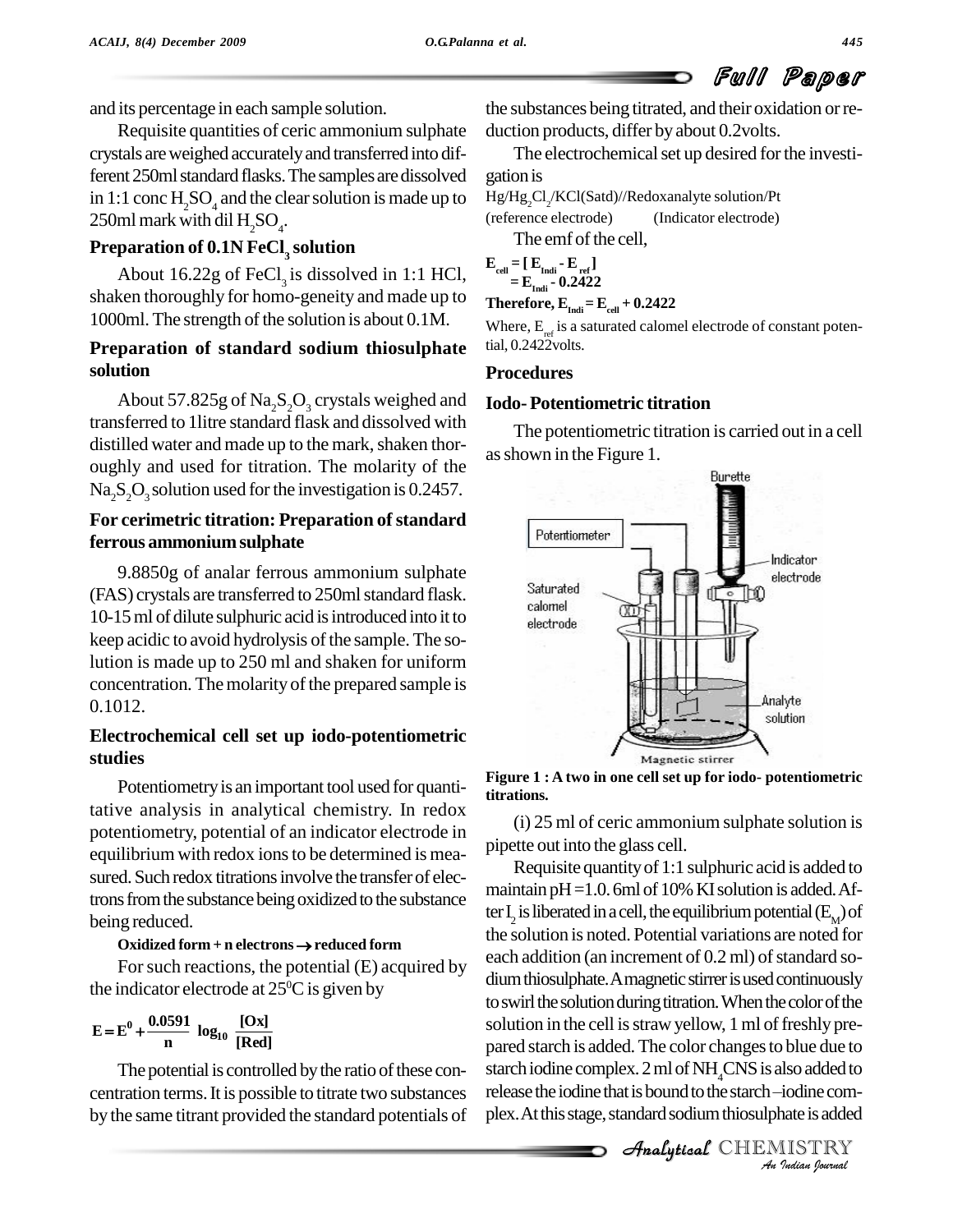from the burette drop by drop till the blue color disap pears permanently. This is the end point of both volumetric and potentiometric titrations of this redox reaction. appearance of blue color of the starch -iodine com-The volume of standard thiosulphate consumed  $(V,ml)$ and the potential at the end point  $(E_{\text{ep}})$  are recorded. The potentiometric titration of different molar concentrations of ceric ammoniumsulphate are shown inFigure 2 and potentials  $E_{\rm M}$  (millivolts) are given in TABLE 2.



**Figure 2 : Potentiometric titration curves of ceric ammoniumsulphateat pH=1=0.**

**TABLE2 : Potentiometric data of ceric ammoniumsulphate of different molar solutions**

| Weight of<br>the ceric<br>amm<br>sulphate<br>(g/250ml) | Potentials.<br>millivolts<br><b>Equation</b><br>(7)<br>$(E_M)^*$ | Volume of<br>sodium<br>0.2457M<br>thiosulphate<br>from<br>potentiometric<br>end points<br>before and<br>after masking.<br>$(V_1$ ml) | <b>Estimated</b><br>Molar<br>concentration<br>of ceric Amm<br>sulphate,<br>(M) | <b>Estimated</b><br>weight of<br>ceric<br>Amm.<br>sulphate.<br>(g/250ml) | Percentage<br>of ceric<br>amm<br>sulphate.<br>$($ %) |
|--------------------------------------------------------|------------------------------------------------------------------|--------------------------------------------------------------------------------------------------------------------------------------|--------------------------------------------------------------------------------|--------------------------------------------------------------------------|------------------------------------------------------|
| (1)                                                    | (2)                                                              | (3)                                                                                                                                  | (4)                                                                            | (5)                                                                      | (6)                                                  |
| 15.810                                                 | 365                                                              | 9.8                                                                                                                                  | 0.0963                                                                         | 15.229                                                                   | 96.3                                                 |
| 12.566                                                 | 348                                                              | 7.8                                                                                                                                  | 0.0766                                                                         | 12.1228                                                                  | 96.47                                                |
| 9.406                                                  | 332                                                              | 5.8                                                                                                                                  | 0.0570                                                                         | 9.0143                                                                   | 95.83                                                |
| 6.305                                                  | 315                                                              | 3.9                                                                                                                                  | 0.03833                                                                        | 6.0614                                                                   | 96.13                                                |
| 3.141                                                  | 298                                                              | 1.9                                                                                                                                  | 0.01866                                                                        | 2.953                                                                    | 94.01                                                |
| 1.660                                                  | 289                                                              | 1.0                                                                                                                                  | 0.009828                                                                       | 1.5542                                                                   | 93.62                                                |

 $(E_M)^*$  denotes potentials respective molar concentrations.  $\Sigma$ **Average = 95.39**

The investigation is similarly carried out for ceric ammonium sulphate solutions containing iron which is masked byfluoride as complex ions.

#### **Iodometric titration**

pipette out into the glass cell. pH of the solution is main-*Indian*<br> *Indian*<br> *Indian*<br> *ISTRY*<br> *ISTRY*<br> *Indian Iourual* tained at 1.0 by adding requisite quantity of 1:1 sulphuric  $\frac{12.566}{9.406}$ (i) 25 ml of ceric ammonium sulphate solution is acid . 6ml of 10% KI solution is added. The liberated  ${\rm I}_2$  is titrated against standard sodium thiosulphate solution till the solution turns straw yellow. 2-3ml of

```
CHEMISTRY
```
NH<sub>4</sub>CNS is added and then, 1-2 ml of freshly pre-<br>pared starch is added. Titration is continued till the dis-<br>appearance of blue color of the starch —iodine complex. Volume of sodium thiosulphate consumed  $(V_2, ml)$ at the end point is recorded. Investigations are repeated for different molar concentrations of ceric ammonium sulphate and the data is tabulated in TABLE 3.

**TABLE 3 : Volumetric data of ceric ammonium sulphate of different molar solutions**

| Weight of<br>the ceric<br>amm<br>sulphate<br>(g/250ml) | Volume of<br>sodium 0.2457M<br>thiosulphate<br>from Volumetric<br>end points.<br>(V <sub>2</sub> ml) | <b>Estimated</b><br>Molar<br>concentration<br>of ceric Amm<br>sulphate,<br>(M) | <b>Estimated</b><br>weight of<br>ceric Amm.<br>sulphate.<br>(g/250ml) | Percentage<br>of ceric amm<br>sulphate.<br>$($ %) |
|--------------------------------------------------------|------------------------------------------------------------------------------------------------------|--------------------------------------------------------------------------------|-----------------------------------------------------------------------|---------------------------------------------------|
| (1)                                                    | (2)                                                                                                  | (3)                                                                            | (4)                                                                   | (5)                                               |
| 15.810                                                 | 9.8                                                                                                  | 0.0963                                                                         | 15.229                                                                | 96.3                                              |
| 12.566                                                 | 7.8                                                                                                  | 0.0766                                                                         | 12.1228                                                               | 96.47                                             |
| 9.406                                                  | 5.6                                                                                                  | 0.0541                                                                         | 8.5490                                                                | 90.88                                             |
| 6.305                                                  | 3.8                                                                                                  | 0.03735                                                                        | 5.906                                                                 | 93.67                                             |
| 3.141                                                  | 1.9                                                                                                  | 0.01866                                                                        | 2.953                                                                 | 94.01                                             |
| 1.660                                                  | 1.0                                                                                                  | 0.009828                                                                       | 1.5542                                                                | 93.62                                             |
| Average = $94.11\%$                                    |                                                                                                      |                                                                                |                                                                       |                                                   |

(ii) 25ml of ceric ammonium sulphate solution is pipetted out and add 2ml of about  $0.1M$  FeCl<sub>3</sub> in to it. pipetted out and add 2ml of about  $0.1M$  FeCl<sub>3</sub> in to it.<br>To mask the Fe<sup>3+</sup>, 5ml of  $0.5M$  NH<sub>4</sub>HF<sub>2</sub> is added, shaken well and titrated as explained above.The titrations are carried out for other concentrations of ceric salt containing iron.

#### **Cerimetric titration**

25 ml of Ceric ammonium sulphate is pipette out into a conical flask. 15ml of 1:1  $\rm H_2SO_4$  is added. 2-3 drops of Ferrion indicator is added. Titrated with standard Ferrous ammonium sulphate solution with continuous swirling. At the end point, the color of the solution changed to brownish red color. Volume of standard FAS consumed,  $(V, ml)$ , are noted for different molar concentration ceric salt solutions and are given in TABLE<sub>4</sub>.

| Weight of<br>the ceric<br>amm<br>sulphate<br>(g/250ml) | Volume of<br><b>Ferrous</b> amm<br>sulphate 0.1012M<br>from volumetric<br>end points.<br>(V,ml) | <b>Estimated Molar</b><br>concentration of<br>ceric Amm<br>sulphate,<br>(M) | <b>Estimated</b><br>weight of<br>ceric Amm.<br>sulphate.<br>(g/250ml) | Percentage of<br>ceric amm<br>sulphate.<br>$($ %) |
|--------------------------------------------------------|-------------------------------------------------------------------------------------------------|-----------------------------------------------------------------------------|-----------------------------------------------------------------------|---------------------------------------------------|
| (1)                                                    | (2)                                                                                             | (3)                                                                         | (4)                                                                   | (5)                                               |
| 15.810                                                 | 22.8                                                                                            | 0.09229                                                                     | 14.856                                                                | 93.96                                             |
| 12.566                                                 | 18.6                                                                                            | 0.07529                                                                     | 12.1185                                                               | 96.90                                             |
| 9.406                                                  | ◟                                                                                               | 0.06048                                                                     | 8.7957                                                                | 93.51                                             |
| 6.305                                                  | 9.4                                                                                             | 0.03805                                                                     | 6.1244                                                                | 97.12                                             |
| 3.141                                                  | 4.6                                                                                             | 0.02061                                                                     | 2.997                                                                 | 95.44                                             |
| 1.660                                                  | 2.3                                                                                             | 0.009310                                                                    | 1.4985                                                                | 93.90                                             |

**Average = 95.14 %**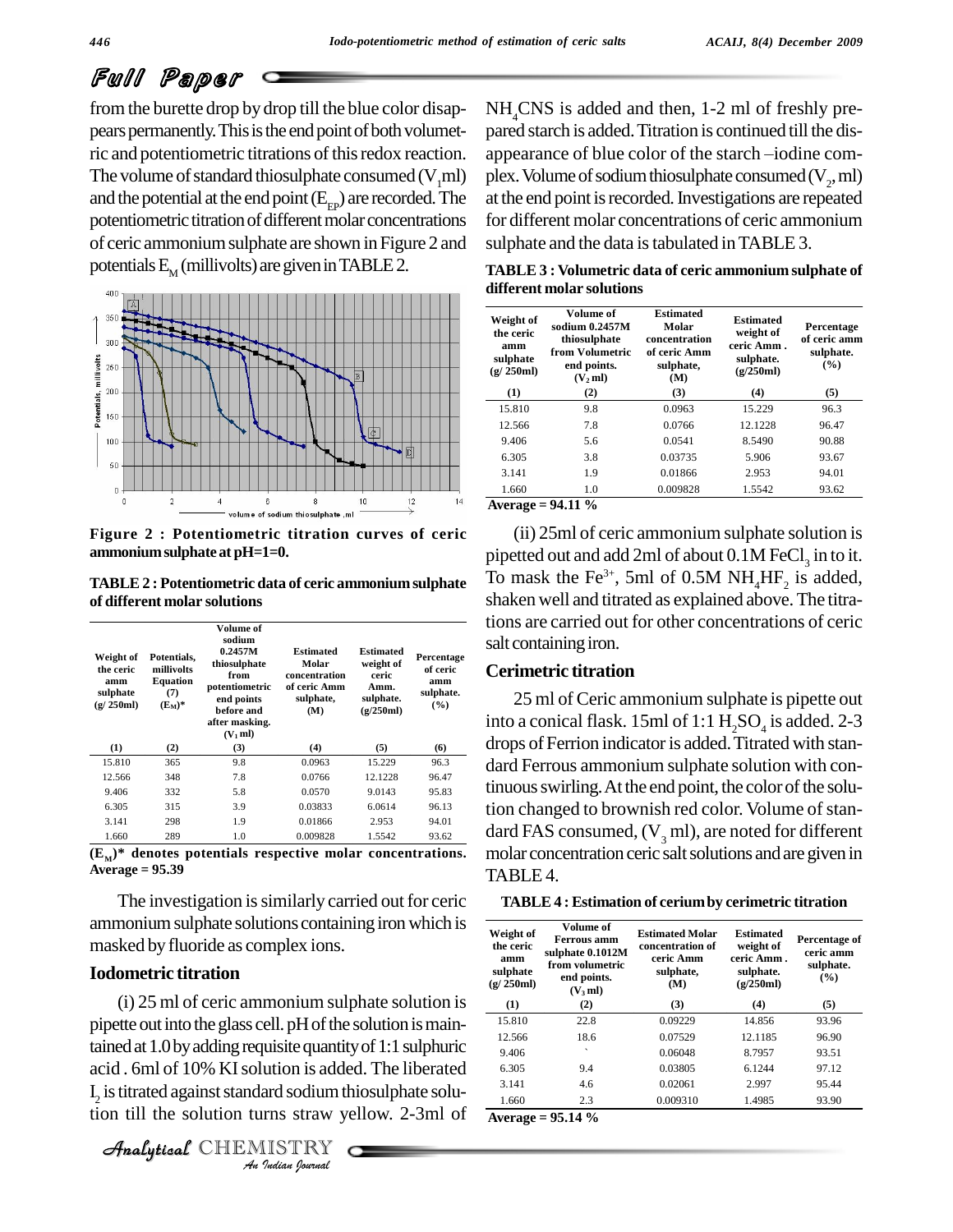#### **RESULTSAND DISCUSSION**

Cerium in 4+ oxidation state in analyte solution behaves as a strong and powerful oxidizing agent in highly acidic medium. The redox reaction taking place between Ce<sup>4+</sup> and I ions is feasible because of its high value of reduction potential  $(E_{\text{Ce}}^{0.4+}/_{\text{Ce}}^{3+}=1.44 \text{volts})^{\text{[8]}}$  at **K**  $1NH_2SO_4$  solution. In addition, the works of Atanasu<sup>[1,2]</sup> and young **[3]**, Berry **[4]** and Furman **[5]** indicated thatcerium (Ce<sup>4+</sup>) have wonderful applications in analytical  $\mathbf{r}$ Chemistry.Ceric salts when dissolved in faintlyacidic or neutral condition forms a slightlysoluble basic salts and hence, cannot be used. In 1928, Someya<sup>[6,7]</sup> carried out potentiometric studies by conventional method for cerium.After a break of few decades of initial re search investigations of ceriumas oxidizing agent and their applications,Anandamurthyand Palanna **[12-14]** and other coworkers<sup>[14]</sup>, have reported a novel technique  $K = e^{i\theta}$ for the quantitative estimation of copper, iron and cerium by iodo-potentiometric method. The redox reactions involved in such cases are rapid and quantitative  $K = 8.77 \times 10^7$ in acidic solution ( $pH = 1.0$ ); and hence, can be exploited to carry out investigations to estimate metal cations of higher reduction potentials (oxidizing agents) through iodo-potentiometric method, a novel technique through which one can obtain both volumetric as well the potentiometric data.  $Ce^{4+}(1.44V)$  and  $Fe^{3+}(0.77V)$  iodi ions have higher reduction potentials than iodide (0.535V) and hence, both the cations oxidize iodide to free  $I_2$ . Therefore, it clear that Ce<sup>4+</sup> cannot be estimated quantitatively in the presence Fe<sup>3+</sup> state, if both  $\overrightarrow{A}$ these ionsare present in an analyte solution..

In order to get rid off this type of problem in quantitative estimation, we have used Fluoride ion  $(F)$  as a  $\Gamma$ <sup>1</sup>guro complexing agent, which quantitatively removes ferric iron as a Complex,  $\text{FeF}_6^{-3}$ . When KI is added to cerium salt solution containing iron (in Fe<sup>3+</sup> state) at pH  $\mu$   $\mu$   $\mu$  of  $=1.0$ , both the below mentioned reactions takes place simultaneously releasing iodine since both the reactions are feasible to the right. **-**

| $2Ce^{4+} + 2I \rightarrow 2Ce^{3+} + I$ ;                                             | $(E^0_{\mathbf{M}})$ |  |
|----------------------------------------------------------------------------------------|----------------------|--|
|                                                                                        | equation $(5)$       |  |
| $2\mathrm{Fe}^{3+}$ + $2\mathrm{I}$ $\rightarrow$ $2\mathrm{Fe}^{2+}$ + $\mathrm{I}$ ; | $(E^0_{\mathbf{M}})$ |  |
|                                                                                        | equation $(6)$       |  |

The feasibility of the above reactions also can be highlighted in terms of the values of Potentials $(E)$  and the equilibrium constant  $(K)$  at standard conditions as shown

For cerium, it is

K = exp 
$$
\frac{nF(E^0)}{RT}
$$
;  
\nK = exp  $\frac{2 \times 96485 \times 0.905}{8.3145 \times 298.15}$   
\nK = exp (70.44)

#### $K = 3.90 \times 10^{30}$

The equilibrium constant, K, for reduction of cerium Ce<sup>4+</sup> to Ce<sup>3+</sup> is 3.90 x 10<sup>30</sup>. .

Foriron, it is,

K = exp 
$$
\frac{nF(E^0)}{RT}
$$
;  
\nK = exp  $\frac{2 \times 96485 \times 0.235}{8.3145 \times 298.15}$   
\nK = exp (18.29)

**K** = exp (18.29)<br>**K** =  $8.77 \times 10^7$ 

The equilibrium constant,  $K$ , for the reduction reaction of Fe<sup>3+</sup> to Fe<sup>2+</sup> is  $8.77 \times 10^7$  which is also fairly high and takes place in the forward direction.

If Fe<sup>3+</sup> is masked in analyte solution as FeF<sub>6</sub>, then Ce<sup>4+</sup> ions can only interact with KI and liberate free iodine equivalent to the amount of ce<sup>4+</sup> present in analyte solution.

**Ce**<sup>4+</sup> + **e**  $\rightarrow$  **Ce**<sup>3</sup>+; **E**<sup>0</sup><sub>**Ce4+/Ce3+</sub> = 1.44 <b>V [equation(2)]**<br> **2I**  $\rightarrow$  **I**  $\rightarrow$  2e· **F**<sup>0</sup>  $\rightarrow$  -0.535yolts **[equation(4)]**</sub>  $2I \rightarrow I_2 + 2e$ ;  $E^0_{I_1/I_2} = -0.535$ volts [equation(4)]

The  $Ce^{4+}$  ions gets reduced to  $Ce^{3+}$  ions, whereas Iodide(I-) ions gets oxidized quantitatively to free  $I_2$  . In Figure 2, the potentiometric titration curves of ceric ammonium sulphate solution (in the absence of iron salt) for different molar concentrations are shown.

potentiometric titration curves obtained for iron *Indian Indian*<br>*I Indian*<br>*IISTRY*<br>*IISTRY*<br>*IIISTRY* 2 ml of  $0.1M$  FeCl<sub>3</sub> (Fe<sup>3+</sup>) is introduced into different concentrations of ceric ammonium sulphate solutions. The ferric iron of the solutions are then masked by adding  $2$  - 3ml of 0.5M NH<sub>4</sub>HF<sub>2</sub> and it is titrated using two-in-one cell as shown in the Figure 1 with standard sodium thiosulphate taken in the burette. The masked ceric ammonium sulphate solutions and for pure ceric saltsolutions are depicted in curves 1 and masked ceric ammonium sulphate solutions and for<br>pure ceric salt solutions are depicted in curves 1 and<br>curve 2 respectively in Figure 3. The differential ( $\partial^2 E/$ 

CHEMISTRY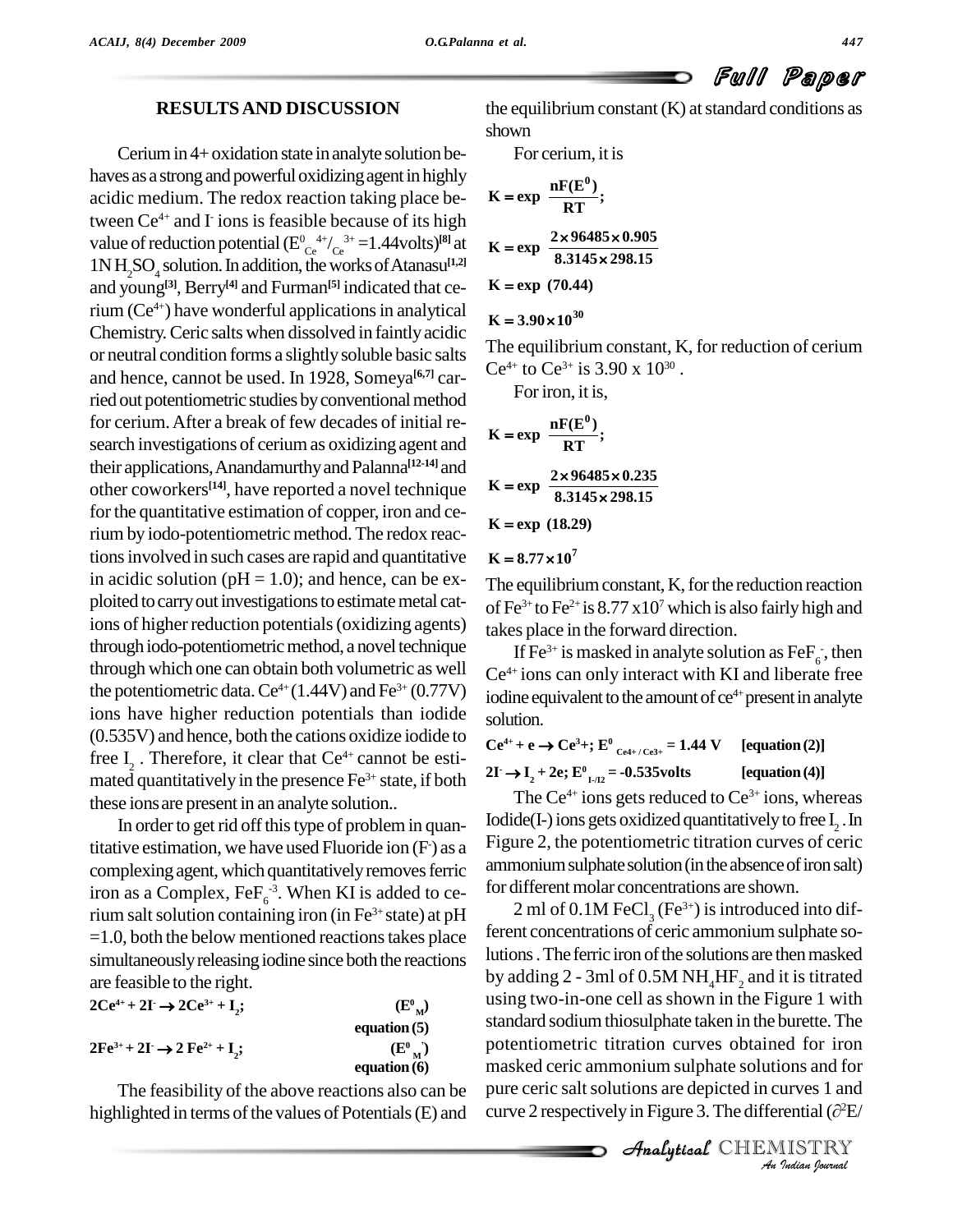<sup>2</sup>V) titration plots are shown curve 3 of Figure 3.  $(E_{\mu})$ The end points of potentiometric titration in each case is identical to that obtained for analyte solution without Fe<sup>3+</sup> ions for a particular molar concentration. ho However, it can be noticed that the overall potentials



 $(E_M)$  of analyte solutions containing iron is higher than the one observed for pure ceric ammonium sulphate solutions due to complexation of iron as FeF<sup>3</sup>; and however, the titration behaviour is similar as indicated in (1) and (2) of Figure 3.



Figure 3 : Potentiomtric titrations of (1) iron masked analyte solutions (b) pure ceric ammonium sulphate solutions and (3) **differential [ <sup>2</sup>E/ differential**  $\left[\partial^2 E/\partial^2 V\right]$  plots for both titrations.

The data of the results of potentiometric studies of both pure ceric ammonium sulphate and Fe<sup>3+</sup> masked From c<br>solutions are tabulated in TABLE 2. In Figure 3, point ric titra<br>marked 'A' indicates the potentials, E<sub>M</sub>, for both pure  $(\partial^2 E/\partial^2 E)$ solutions are tabulated in TABLE 2. In Figure 3, point marked 'A' indicates the potentials,  $E_{M}$ , for both pure ceric ammonium sulphate and  $Fe<sup>3+</sup>$  masked analyte The F solutions, which is given as<br> $0.9501$   $10^{-3+3x}$ 

$$
E_{\rm M} = [1.44 - 0.535] - \frac{0.0591}{2} \log_{10} \frac{[Ce^{3+}]^{2}[I^{-}]^{2}}{[Ce^{4+}]^{2}[I_{2}]} \tag{7}
$$

*Indian Indiana*<br>*Indian Indiana*<br>*IISTRY*<br>*Indian Journal* AB shows the changes of potentials during the titrations iodine against standard sodium thiosulphate, Equation (5). BC is the indication of the potential changes nearer end point.CD isthe potentials due to the addi-

```
CHEMISTRY
```
tion of excess sodium thiosulphate solution to the analyte. From curve 3 of Figure 3, the end points potentiometric titrations are obtained fromthe differential potential From curve 3 of Figure 3, the end points potentiometric titrations are obtained from the differential potential  $(\partial^2 E/\partial^2 V)$  plots for analyte and the masked solutions.. The Fe 3+ ions are completelymasked by fluoride ions as stable complex ions and it is remarkable to note that the end points for both potentiometric titrations are identical  $(V_1$  ml) for a particular molar concentration. The iodometric titration data obtained  $(V,ml)$  for both the above solutions are tabulated inTABLE 3.

To confirm the results of potentiometric and iodometric titrations, we have also estimated the ceric in ceric ammonium salt and iron masked analyte solu-